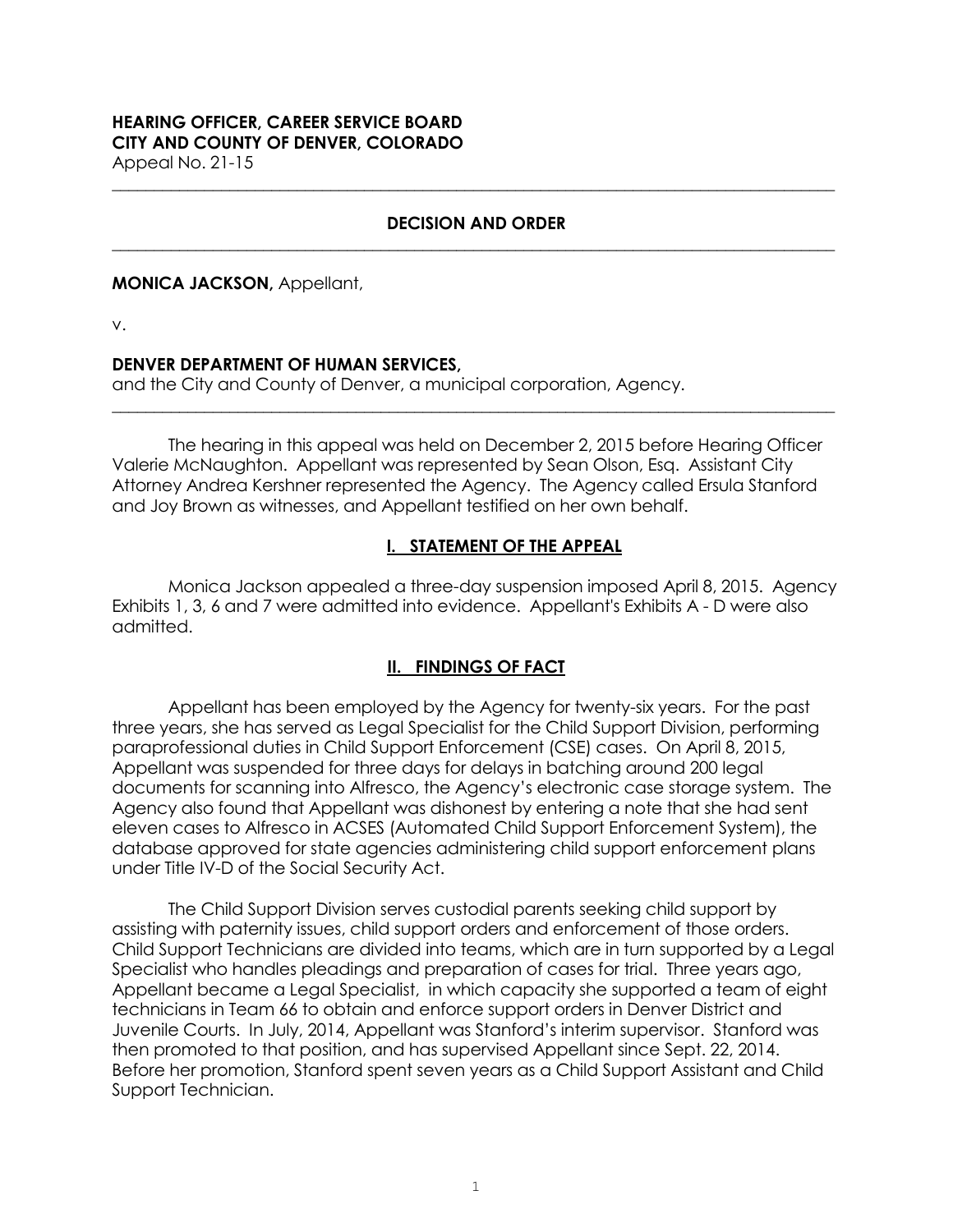In November 2014, the work of the Division was reorganized. Appellant was assigned to support the nineteen Legal Technicians in Teams 1 and 44, and was to prepare and process all pleadings for District Court matters, relieving the technicians to do other work. Each Legal Technician handles between 700 and 900 cases.

On Dec. 10, 2014, Stanford met with Appellant and the supervisor for Team 44 to develop time frames for completing various assignments. Appellant suggested a shorter time frame for processing stipulations, but expressed her concern with the seven-day time frame for batching documents for the Alfresco scanning system. Stanford recognized that a Legal Specialist had never supported that many technicians before, and that the change presented a significant increase in Appellant's workload. Each day, the Legal Specialist receives about two to four inches of new documents, and processes an average of 100 documents. [Stanford, 10:52 am.] Appellant's supervisor agreed they would "need time to determine if the deadlines were reasonable." [Stanford, 11:16 am.] Stanford told Appellant she would closely monitor her workflow and keep in contact to test the appropriateness of the time frames. She understood "this was something that was new, and we were willing and able to adjust any time frame or assist if she needed it." [Stanford, 3:00 pm.] Appellant agreed to provide Stanford weekly logs of all her work, and to update her daily about the status of work at her desk.

Appellant organizes her desk into defined areas, and keeps work at different stages in specific locations so that others may find documents in her absence. [Exhs. A – C.] Her responsibilities include drafting and filing pleadings, preparing cases for trial, and filing verified entries of judgment and satisfaction of judgments under deadlines set by the courts. [Exh. 3.] She also updates cases in the state-wide ACSES system to reflect her actions. The last step for each completed document is batching it for scanning into Alfresco, the Division's own filing system. Appellant considers Alfresco the lowest priority work because it is not controlled by a court deadline or ACSES expiration date. Incoming pleadings from the Court Liaison Unit (CLU) and Legal Unit are kept in her inbox. Finished documents to be batched are placed in a stack that Appellant has always labelled "Alfresco." Since this discipline was imposed, Appellant has added a few more specific labels for attorney questions and attorney signatures. [Appellant, 2:30 pm.]

After the Dec. 10, 2014 meeting, Appellant submitted weekly logs and reviewed the status of work on her desk with Stanford on a daily basis, including the Alfresco stack. Appellant explained that her priorities were meeting court deadlines, and informed Stanford she was having trouble meeting the seven-day batching time frame. She told Stanford that in Team 66, the Locate Specialist and supervisor helped her with batching when it piled up. At one point, Appellant shared that she did not see how it could be done in a 40-hour work week. [Appeal, Atch. 1.] "On January 27<sup>th</sup> I went in [Stanford's] office and told her that the un-batched Alfresco duty was 3 to 4 weeks behind." [Exh. D-3.] Stanford repeated that they could revisit this deadline at a later time.

On Feb. 12, 2015, Appellant informed Stanford that she needed help with court work facing a deadline. [Exh. D-4.] Stanford offered to help with batching, and Appellant gave her twenty orders they both agreed were the most important ones. Stanford testified at first that the orders were about eight inches thick. She later corrected this to state that it was about three to four inches high. [Stanford, 9:17 am.] On another occasion, Appellant's co-worker offered to help her batch when the computers were down. Stanford observed this, and asked Appellant to give the co-worker a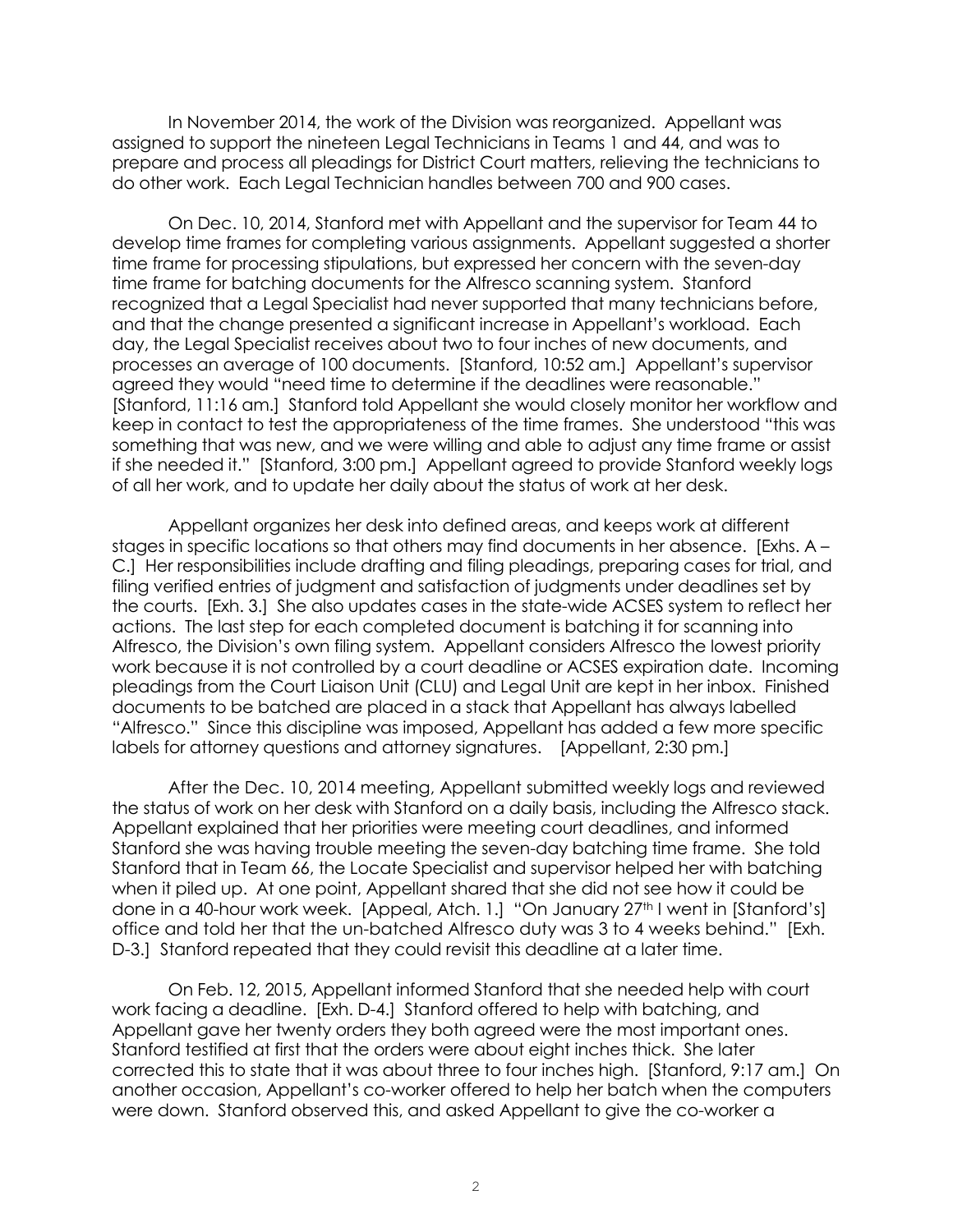"caught-ya" card, a device used to recognize team effort and reward recipients with administrative time off. Stanford testified that those overdue documents were not used as a part of the basis for this discipline. [Stanford, 9:16 am.]

On Feb. 17, Stanford noticed a large stack of documents awaiting scanning into Alfresco. "I don't want to say two feet, but it was a huge stack." [Stanford 11:29 am.] On rebuttal, Stanford described the stack as two giant stacks of documents that were "four feet high total. That's not an approximation." [Stanford, 3:06 pm.] She offered to assist Appellant with them, and Appellant brought them into her office. At the staff meeting the next day, Stanford told the technicians they may need to help Appellant. Later that day, Stanford's supervisor instructed her to give the documents back to Appellant, since they were her responsibility. Stanford returned them to Appellant on Feb. 19, explaining that the technicians could not help because February was a short month and reports were due soon. [Exh. D-5.] Stanford permitted Appellant to leave aside her other duties on Feb. 23 to concentrate on the Alfresco work. Appellant completed the work in five hours on that day. [Appellant, 2:00 pm; Exh. D-5.]

Thereafter, Stanford reviewed Appellant's ACSES entries for the documents sent to scanning on Feb. 23. She discovered that Appellant indicated in eleven entries made between December and February that she had sent the documents to scanning on the date she made the entries.

As a result of these two issues, the Agency began the disciplinary process. Appellant responded that her duties increased considerably in December, and her supervisor agreed to adjust her deadlines if she was unable to keep up with the workload. She stated that the batching delay was caused in large part because Appellant had to spend four hours clearing over 400 ACSES alerts sent in error by the state system. She was also delayed by her agreement at the January team meeting to take on Team 44's legal duties because it was overwhelmed with 15 to 25 additional cases per technician. On Feb. 24, the day after the overdue batching was done, Appellant's duties were changed back to those she performed before the November 2014 reassignment. [Exh. D.] From that point until the date of hearing nine months later, Appellant has complied with all performance deadlines. [Stanford, 11:35 am.]

The Agency decision-maker was CSE Division Director Joy Brown. She found that Appellant neglected her duty to remain current in her work, as shown by her volunteering to take on more duties while failing to complete the batching within the seven-day time frame set by her supervisor. Brown found Appellant was careless for the same reasons, and that her actions adversely affected work relationships within the Division. Brown also determined that Appellant falsified ACSES by noting in ACSES that she had sent documents to Alfresco when she had not. Based on Appellant's disciplinary history, Brown imposed a three-day suspension.

#### **III. ANALYSIS**

The Agency bears the burden to establish the asserted violations of the Career Service Rules by a preponderance of the evidence, and to show that a three-day suspension was within the range of discipline that can be imposed under the circumstances. Department of Institutions v. Kinchen, 886 P.2d 700 (Colo. 1994).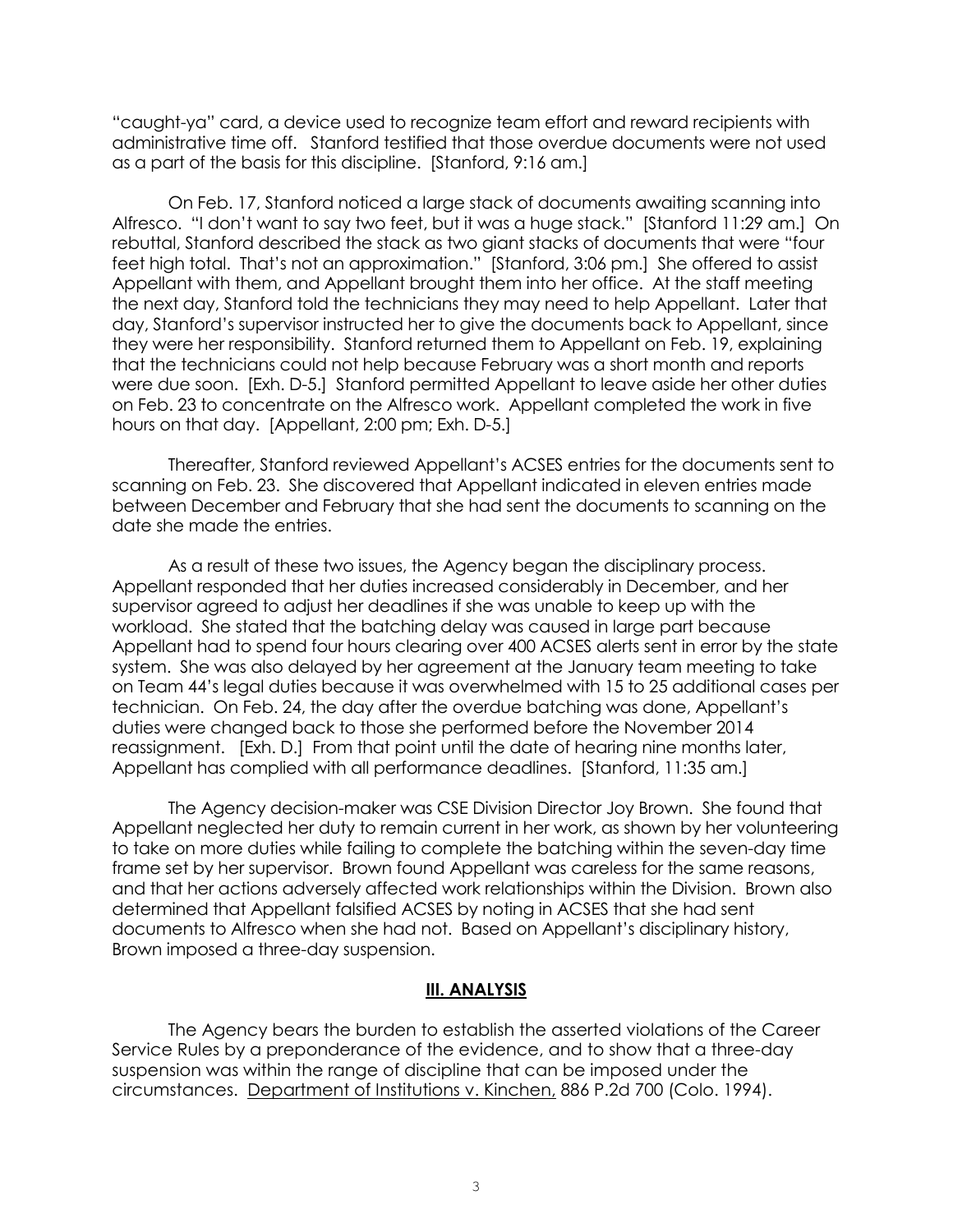# **A. VIOLATION OF DISCIPLINARY RULES**

#### 1. Neglect of duty, CSR § 16-60 A.

The Agency claims that the delay of between 13 to 60 days in batching 200 documents constituted neglect of her duty to complete batching within seven days. Appellant does not deny that she was behind in her batching. She testified that the delay was caused by a significant increase in her duties, and added that her supervisor agreed to adjust her batching deadline if it proved unworkable.

This rule prohibits a complete failure to perform a known duty, rather than an inadequate or delayed performance of that duty. [In re Gutierrez,](https://www.denvergov.org/content/dam/denvergov/Portals/671/documents/Hearings/Gutierrez_Silver_65-11_Decision.pdf) CSB 65-11, n1 (4/4/13). The Agency concedes that Appellant did complete the batching, albeit outside of the time frame. Therefore, the Agency failed to prove that Appellant neglected her duty to batch documents for Alfresco.

#### 2. Careless performance of duty, CSR § 16-60 B.

This rule is violated when an employee performs a duty poorly. *See* [In re](http://www.denvergov.org/content/dam/denvergov/Portals/hearings_office/documents/Hearings/Leslie_Bonnie_10-11_Decision.pdf)  [Leslie,](http://www.denvergov.org/content/dam/denvergov/Portals/hearings_office/documents/Hearings/Leslie_Bonnie_10-11_Decision.pdf) CSA 10-11, 8 (12/5/11). Here, that duty was batching documents to be scanned into the Alfresco filing system. The only issue is whether the seven-day time frame was an established performance standard, as claimed by the Agency, or a goal to be tested as Appellant assumed her additional duties, as claimed by Appellant.

Stanford admitted that she informed Appellant on Dec. 10, 2014 that the sevenday time frame could be revisited and that she would get her assistance. She claims Appellant did not thereafter tell her it was a problem, instead assuring her it was "under control" while concealing the pile from her view. The disciplinary letter did not allege that Appellant concealed her overdue work. [Stanford, 3:09 pm.] Stanford testified she first became aware of the batching issue on Feb. 12, when she noticed overdue orders in the Alfresco pile.

Stanford substantially changed Appellant's work assignment in mid-November, 2014 from served one team of eight to two teams of nineteen. As a result, Appellant's workload went from about 50 pleadings in December to 110 in January, more than doubling that work. She cleared 158 ACSES Alerts in December, and 639 in January, an increase of 300%. [Exh. D-2.] Based on her experience doing the job for two years, Appellant expressed her concern that seven days was unrealistic at the time it was proposed. Stanford reassured her that it could be adjusted if it proved to be so. For the next two months, Stanford received daily and weekly reports from Appellant about the status of her work, which was laid out on her desk with labels, including an Alfresco label for the stack of batching. "On January 27 I went in [Stanford's office and told her that the un-batched Alfresco duty was 3 to 4 weeks behind." [Exh. D-3.] Stanford helped with batching once at Appellant's request on Feb. 12, and observed another employee batching Appellant's overflow. Stanford also conducted two detailed examinations of Appellant's work process. "When I agreed [in January] to take on extra duties from the Legal Technicians I was assured by Ersula that she would work with me and if need be, the technicians would assist with duties I could not complete. She thanked me for being a team player." [Exh. D-4.]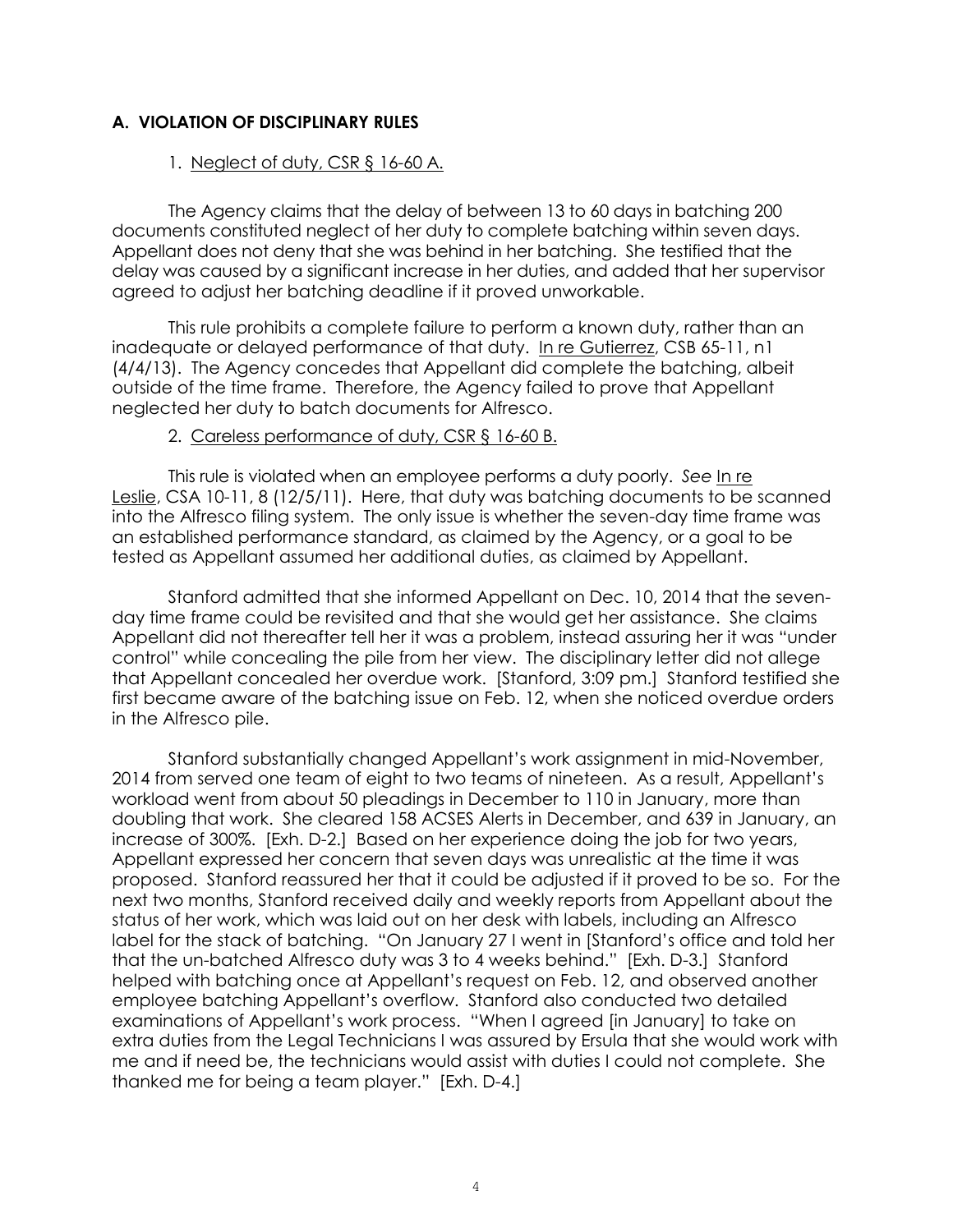Stanford did not deny the details in Appellant's more specific contemporaneous statements. [Exh. D; Appeal, Atch. 1.] On rebuttal, Stanford conceded that her memory had been refreshed by Appellant's testimony that the events alleged as occurring on Feb. 19<sup>th</sup> actually occurred earlier because she asked for the team's help at their Feb. 18th team meeting. There is no dispute that the work was further delayed by one or two days while it remained in Stanford's hands.

Some of the Agency's allegations in the disciplinary letter were proven at hearing to be inaccurate. The Agency claimed that Appellant received pleadings on the dates listed in column two of Exhibit 7. That was placed in doubt by Stanford's lack of knowledge about the process by which Appellant ultimately receives documents from the CLU, including the meaning of the handwritten notes of other technicians which appear on several of the date-stamped ACSES sheets. [Exh. 6, pp. 7A, 11A, 15A, 20A, 25A, 29A, 54A.] Appellant explained that a vacancy in the Court Liaison Unit and delivery to the wrong technician delayed her receipt of some orders. [Exh. D-1.] In response, the Agency offered only Stanford's testimony that she assumed certain time frames, leaving in question the actual receipt dates of the 200 Alfresco documents. [Stanford, 10:47 am.] In addition, the Agency witness testified that Appellant did not complete the overdue scanning until Feb. 24. [Exh. 7, column 3.] In fact, scanning is done by a separate unit after the batching is completed. The most credible evidence proved that Appellant completed her batching on Feb. 23rd.

In judging the relative reliability of the parties' differing versions of events, I have taken into consideration several overstatements made by Agency witnesses that were unproven by the evidence. The height of the stack was first estimated at two feet, then changed to exactly four feet, a significant difference. Brown testified that Appellant was "90 days' behind in her work", when the majority of the overdue batching was less than a month old, and performance of her numerous other duties was not challenged as late. [Brown, 11:45 am.] Stanford believed Appellant hid that stack from her during her daily desk visits, but presented no evidence for that belief. The negative effect alleged in the disciplinary letter was unsupported by any testimony, nor was the allegation that other employees were prevented from doing their work by helping Appellant. Appellant's statement that she received batching help in the past was cited as proof that Appellant had "no sense of ownership" for her behavior. Appellant's willingness to assist other technicians to handle a sudden glut of additional cases was considered as justification for charges of carelessness and dishonesty, and for aggravation of the penalty.

Stanford had ample notice during the testing period that the deadline she set in December after Appellant's work doubled was unrealistic. On Feb. 12, Stanford knew Appellant was behind in her batching. Rather than charging her with a violation of the 7-day time frame, Stanford helped her with the batching. A mere five days later, the Agency used Appellant's late batching to charge her with carelessness under the same claimed standard. There was no evidence that Appellant was informed before Feb. 17 that seven days was her performance standard for batching and that she was deficient in that standard. A day after Appellant completed the overdue batching, Stanford reassigned Appellant to a single team of technicians, and Appellant has had no further performance problems. [Stanford, 11:35 am.] Stanford's assurances of help or adjustment to the time frames were unfulfilled. The Agency failed to provide Appellant fair notice that it considered its provisional time frame an enforceable performance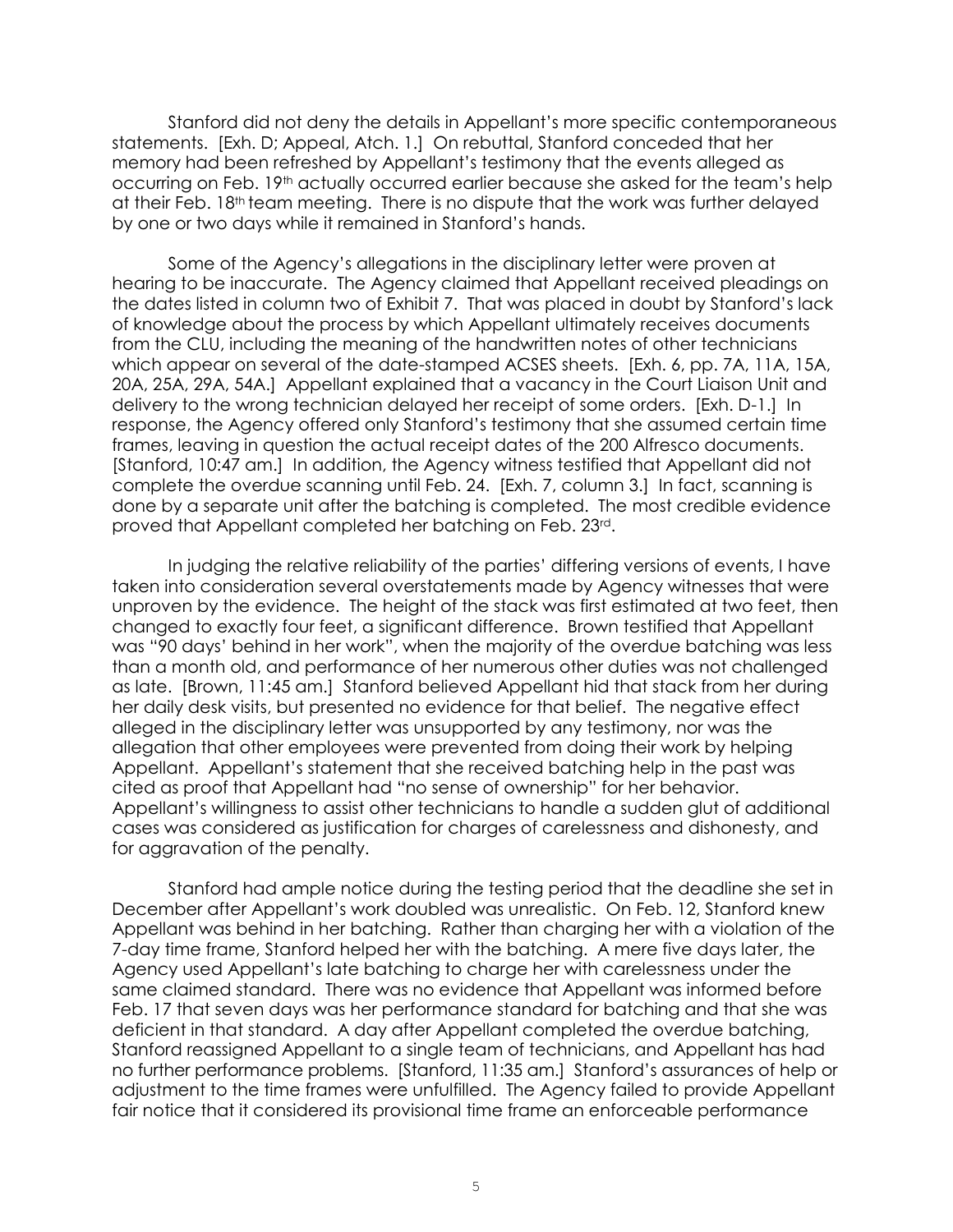standard. The Agency presented no other evidence that Appellant's batching performance was substandard. Thus, the Agency did not establish that Appellant performed that duty in a careless manner.

The Agency also claimed that Appellant was careless in volunteering her time for city groups. Appellant earned a Black Belt at Peak Academy in May 2014, and attended a one-hour View Masters' meeting in February, 2015. The Agency presented no evidence that this one-hour meeting caused Appellant to perform any duty in a careless manner.

### 3. Dishonesty, CSR § 16-60 E.

A violation of this rule includes any knowing misrepresentations made within the employment context. [In re M](https://www.denvergov.org/content/dam/denvergov/Portals/671/documents/Hearings/Rodriguez_Angela_12-10_Decision.pdf)ounjim, CSB 87-07 (1/8/09). The Agency claims that Appellant falsified entries in the Colorado ACSES database by stating she sent documents to Alfresco when she had not. The documents were dated between Dec. 9, 2014 and Feb. 10, 2015, but were not batched until Feb. 23, 2015.

The ACSES database is the electronic repository for actions taken on all child support enforcement cases throughout Colorado. Officials, parties and attorneys rely on ACSES to provide an accurate record of case status, including contempt citations, entries of judgment and disbursements to families. The Agency contends that Appellant's notation that she had sent a pleading or order for scanning constituted a false statement, in violation of this rule.

Appellant testified that for the past three years she has noted in ACSES that she is sending documents to Alfresco at the same time she entered her other status notes on each case. Her note "to Alfresco" does not on its face represent that it has already been scanned into Alfresco, and anyone familiar with the work process would know several steps remain before that is accomplished. The seven-day time frame implicitly acknowledges there will be a gap between Appellant's case status note in ACSES and the document's availability in Alfresco, the Agency's electronic file cabinet. Any other procedure would require Appellant to go into ACSES twice to note the document's actual arrival into Alfresco. Since scanning is done by a different operation, even that procedure would require Appellant to assume the work was done rather than certify it had been accomplished. Under this office procedure, there is little to support the Agency's assertion that Appellant was being intentionally dishonest when she made her note "to Alfresco" before she batched the document. Moreover, no one requested any of the overdue documents while they were awaiting scanning. [Appellant, 2:07 pm; Stanford, 11:25 am.] Finally, Appellant stills performs this duty in the same manner, and has not been asked to change that practice. [Appellant, 2:20 pm.]

The Division Director also found that Appellant was dishonest when she volunteered to assist Team 44 with their legal duties on Jan. 11, 2015, because by volunteering she was claiming she was up to date in her own duties. Even if one could make that assumption, it was clear from Appellant's stacks of work on her desk and her weekly logs that she was not without work of her own. Team members were encouraged to help each other out, and had not faced discipline for volunteering if their own work was delayed. Other co-workers who assisted their teammates earned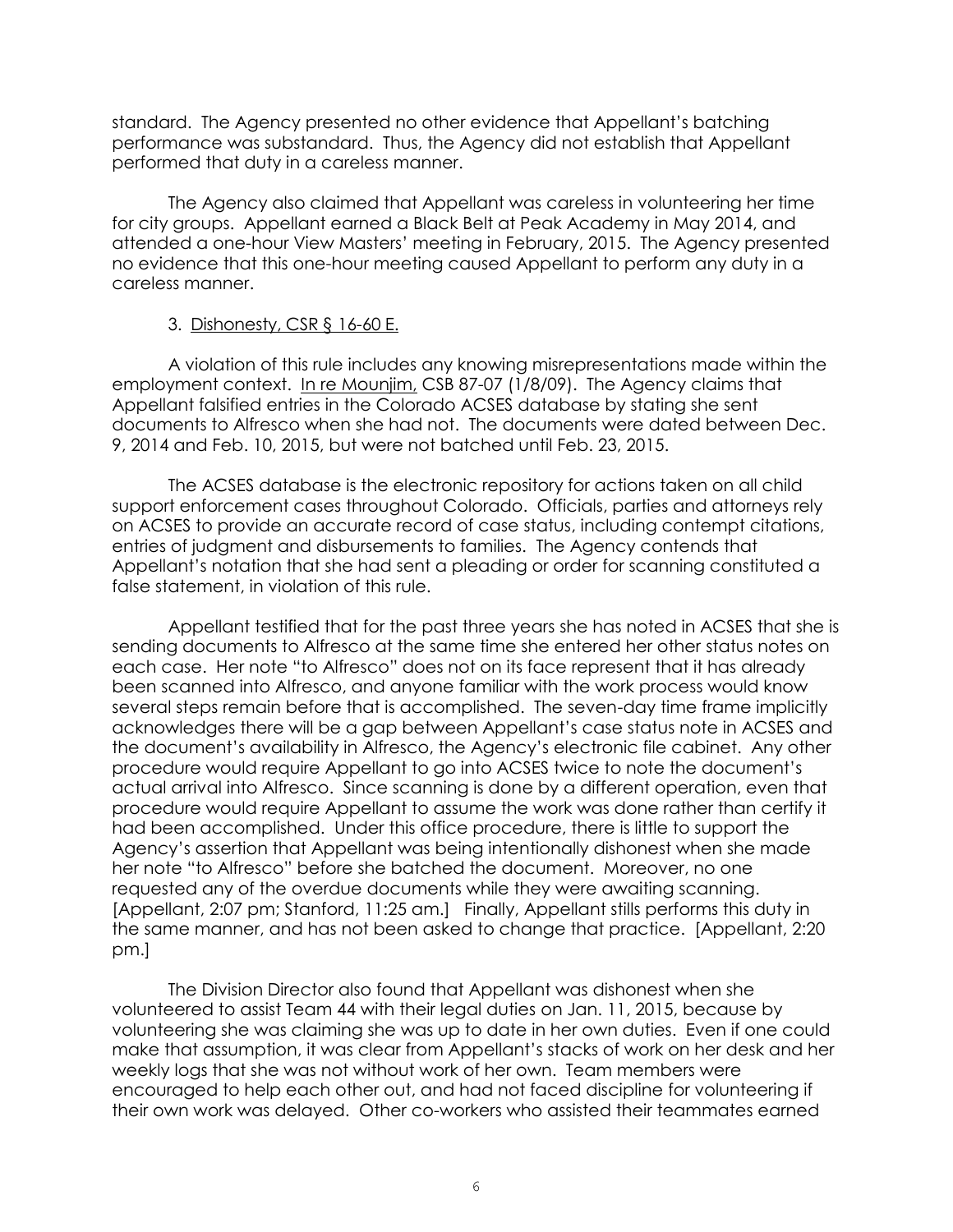administrative leave for their efforts. [Appellant, 1:52.] Moreover, on the date Appellant made that offer, she had only two documents in her Alfresco stack for batching. [Exh. 3-4.] The Agency failed to present sufficient evidence to support this violation on either stated basis.

### 4. Failure to comply with order, CSR § 16-60 J.

This rule contains two discrete violations: failure to comply with a reasonable work order; and failure to perform assigned work an employee is capable of performing. [In re Abbey,](http://www.denvergov.org/content/dam/denvergov/Portals/hearings_office/documents/Hearings/Abbey_Theophilus_99-09_Decision.pdf) CSA 99-09, 8 (8/9/10). Under the first portion of the rule, the Agency argues that the stacks of work on Appellant's desk were in effect an order to perform that work by her supervisor.

The word "order" in this rule has never been interpreted in that manner. An order is a communication that clearly requires an employee to take certain action. If the rule is expanded to include implied orders, an employee would be left to guess about which of her assignments were considered orders, and when they would be considered to have been willfully disobeyed. An order must convey to a reasonable person what is intended, including the action that is required to be taken. The mere existence of pending work cannot be considered a violation of a supervisor's order. *See* [In re Macieyovski,](http://www.denvergov.org/content/dam/denvergov/Portals/hearings_office/documents/Hearings/Macieyovski_Vincent_28-14_Decision_and_Order.pdf) CSA 28-14, 6 (10/13/14). Moreover, the evidence showed that when her supervisor ordered Appellant to complete the overdue batching by Feb. 23, 2015, Appellant set aside all of her other work and complied with that order.

In support of the second portion of the rule, the Agency argued Appellant proved she was capable of doing the work because she batched the 200 documents when ordered to do on Feb. 23. Stanford conceded that Appellant's new assignments were a significant increase in her duties, and on that basis promised help and adjustment if necessary. From December to February, Appellant was forthright in explaining her inability to accomplish the work in the stated time frame. Since Appellant only accomplished the Feb. 23 batching by setting aside all other work with the approval of her supervisor, her ability to finish the batching then does not prove she was capable of meeting the seven-day time frame without neglecting her other work. For these reasons, the Agency failed to establish that Appellant was capable of performing that work along with her other duties.

# 5. Failure to observe written departmental regulations, CSR § 16-60 L.

This rule is violated by proof that there was a clear, reasonable and uniformly enforced written policy, the employee was aware of it, and failed to follow it. [In re](http://www.denvergov.org/Portals/671/documents/Hearings/Rodriguez_Angela_12-10_Decision.pdf)  [Rodriguez,](http://www.denvergov.org/Portals/671/documents/Hearings/Rodriguez_Angela_12-10_Decision.pdf) CSA 12-10, 13 (10/22/10); [In re Leslie,](http://www.denvergov.org/content/dam/denvergov/Portals/hearings_office/documents/Hearings/Leslie_Bonnie_10-11_Decision.pdf) CSA 10-11, 11 (12/5/11). The Agency claims that the time frames for completion of tasks developed at the Dec. 10, 2014 meeting were regulations, and that Appellant's failure to batch within seven days was a breach of that regulation.

Every procedure used to control a work process does not thereby become a policy. Stanford testified that the time frames were not published in the handbook because they applied only to Child Support Technicians and Specialists for very specific work assignments. She described them as work procedures that were subject to change. [Stanford, 11:34 am.] Neither Stanford nor Brown testified that the standard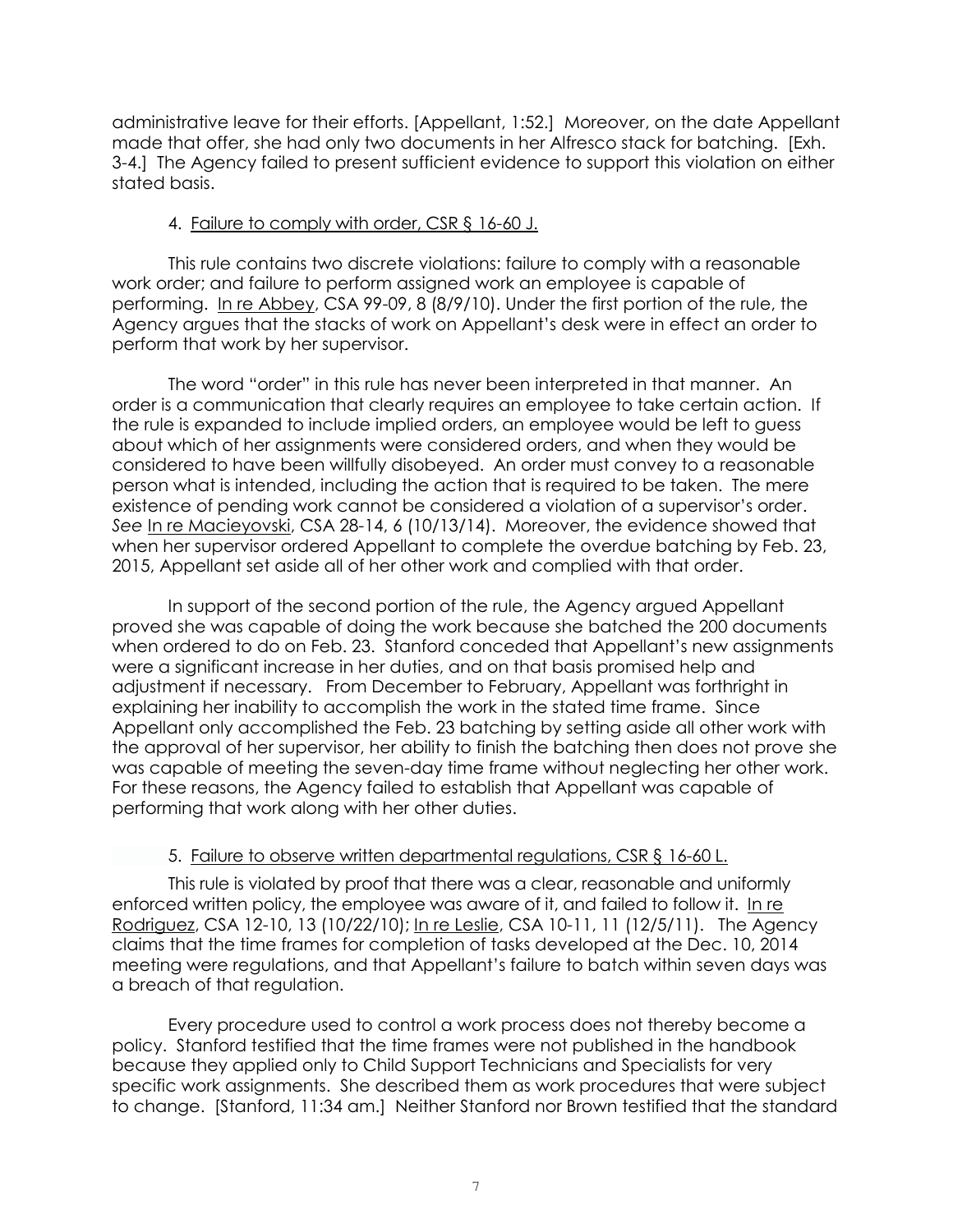was written. For these reasons, they did not establish the provisional deadlines amounted to a clear, broadly applicable or uniformly enforced written policy within the meaning of this rule.

### 6. Failure to maintain satisfactory work relationships, CSR § 16-60 O.

Conduct violates this rule if it would have a significant impact on an employee's working relationship with others. *See* [In re Vega,](http://www.denvergov.org/content/dam/denvergov/Portals/hearings_office/documents/Hearings/Vega_Orlando_12-14_Decision.pdf) CSA 12-14, 4 (7/3/14); [In re](http://www.denvergov.org/Portals/671/documents/Hearings/Burghardt_81-07_Board%208-28-2008.pdf)  [Burghardt,](http://www.denvergov.org/Portals/671/documents/Hearings/Burghardt_81-07_Board%208-28-2008.pdf) CSB 81-07, 2 (8/28/08). The Agency here argues that Appellant's failure to timely complete her batching affected morale because a co-worker had to stop her own work to assist her, and also because it prevented others from access to the unbatched records. [Stanford, 11:20.]

The evidence showed that Appellant was assisted only once by a co-worker, and that at a time when the co-worker could not accomplish other work because the computers were down. [Appellant, 1:52 pm.] Stanford testified that she was unaware of anyone who tried but was unable to access those documents during the delay. [Stanford, 11:25 am.] The Agency failed to present evidence to establish that there was a significant impact on any working relationship.

# 7. Conduct prejudicial, CSR § 16-60 Z.

This violation requires proof that Appellant's misconduct caused actual harm to the Agency or the reputation of the City. In re Jones, CSB 88-09, 2 (9/29/10).

Appellant's supervisor admitted at hearing that she was not aware of anyone who asked for the documents in the overdue pile, and thus the delay caused no actual harm to the order or effectiveness of the Agency. Division Director Brown testified that Appellant's actions affected her reputation as the leader of the Division, but presented no evidence to support that allegation.

Brown also stated that the Agency was harmed by virtue of the fact that Stanford had to spend time tracking Appellant's performance. The evidence showed that the tracking was made necessary by the November reassignment of Appellant to an additional team, and Stanford's supervisory duty to ensure that her Dec. 10<sup>th</sup> time frames were realistic in light of the increased workload. The Agency failed to establish that Appellant committed any conduct prejudicial necessitating the supervisor's efforts, or that her supervisor's time tracking itself harmed the Agency or City.

# **IV. PENALTY DETERMINATION**

Because the Agency failed to establish by a preponderance of the evidence that Appellant violated any of the rules alleged, the penalty issue is moot.